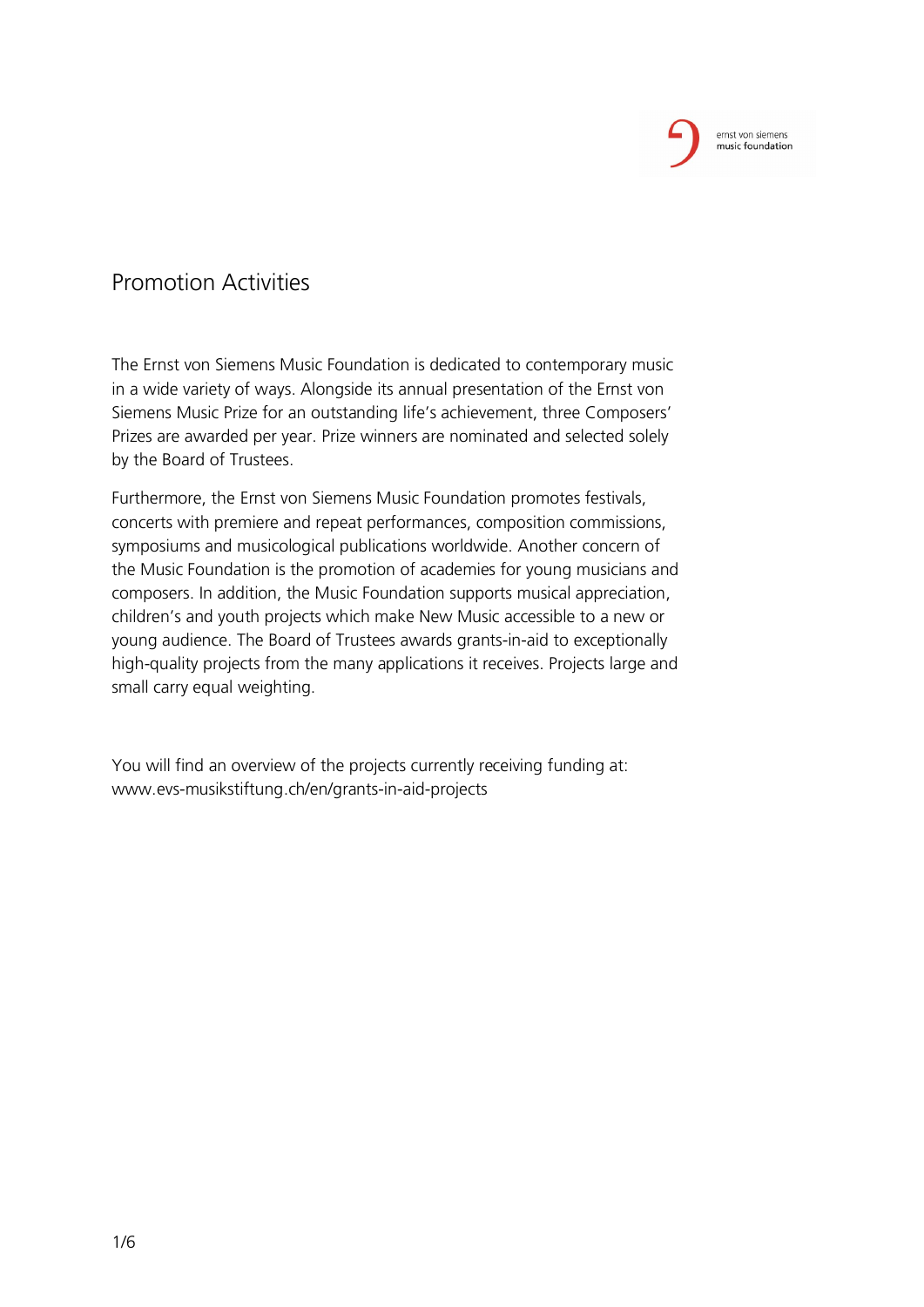

# What we do not provide funding for

The Ernst von Siemens Music Foundation does not award grants or support the production of marketable CDs. It is also not possible to support internal university projects. Similarly, the foundation does not award any general institutional promotions since funds are allocated for a specific purpose. Likewise funding for translations or printing costs for dissertations is not possible. Project applications that have already been rejected cannot be resubmitted.

## Information on making an application

### **Applicant**

Applications can only be made by the organizing institution. As a rule independent applications and applications from individuals are not possible. The applicant stated shall be the contact person for all content-related queries. The commercial manager stated must be an authorized signatory for the institution since, in the event of a grant-in-aid being issued, this person will have to sign the grant-in-aid agreement.

### **Grant-in-Aid Mode**

Funding extends to a maximum of three consecutive years/periods (e.g. biennials). Each institution will only be entitled to support for one project per calendar year.

#### **Grant-in-Aid Sum**

The Ernst von Siemens Music Foundation shall not provide full funding of projects with the exception of composition commissions. Primarily, artistic costs shall be covered by the funding. The Board of Trustees takes into consideration how the requested grant-in-aid sum relates to participation from other institutions/organizers/foundations. These should participate in the project to a similar degree.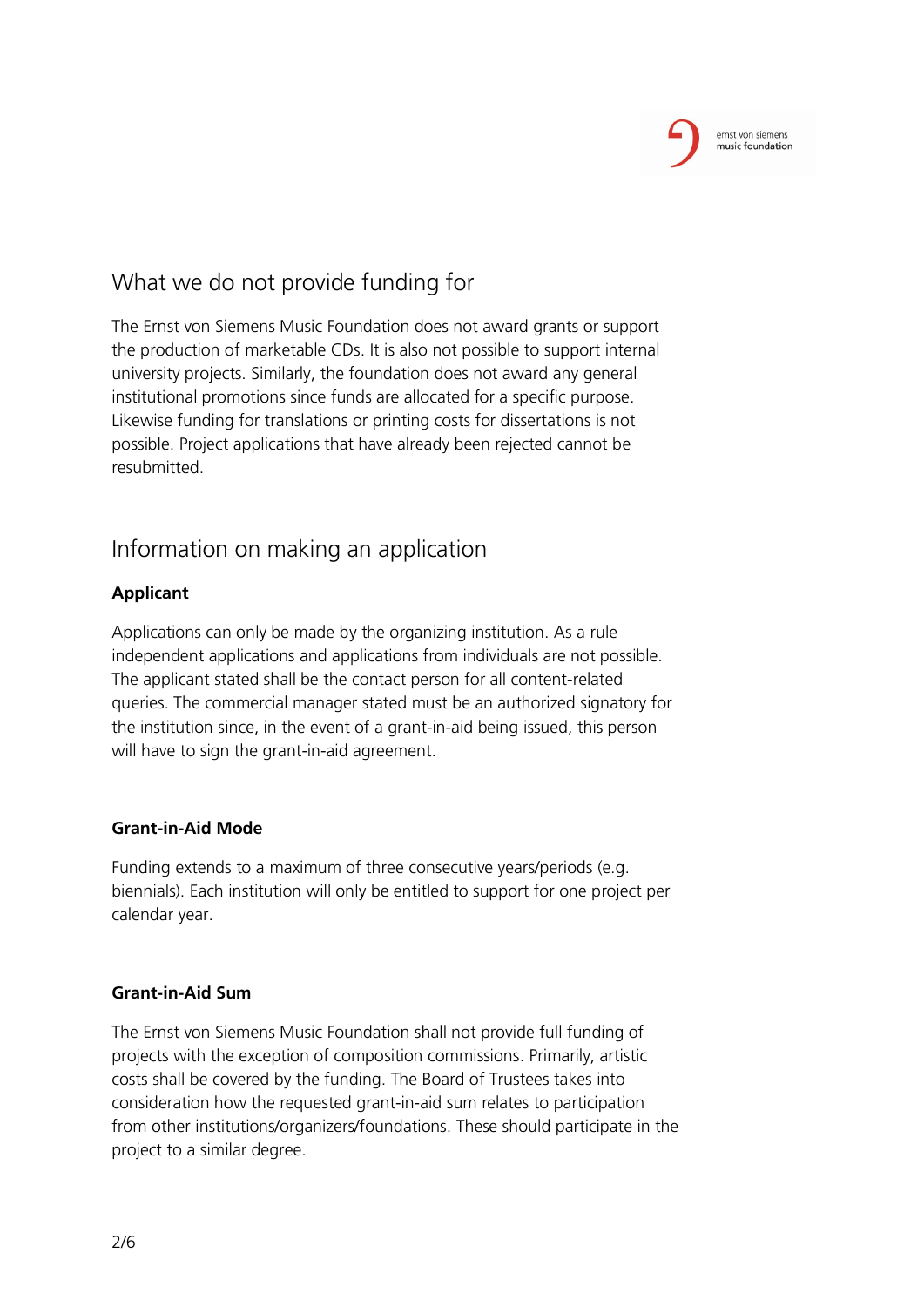#### **Deadline for Applications**

The application deadline for projects running in the following year at the earliest is September 15th. These applications are decided upon by the end of each year. The application deadline for short-term projects planned to run in the second half of the year is March 1st. These are decided upon by the end of June. Online applications must have successfully been submitted and supplementary material must have arrived by post by the application deadline.

## Submission of Applications

It is only possible to make an application if you declare you agree to our Terms for Grants-in-Aid Projects. Should your application be approved you will receive a grants-in-aid agreement on the basis of the Sponsorship Terms. Please read the Terms for Grants-in-Aid-Projects carefully before submitting an application.

#### **Online Application**

Applications can only be made online. For this please register in our application system. Complete the online form in full using complete sentences (not bullet points). You can save a copy of your application and continue working on it at a later date. It is only possible to submit the application once all obligatory fields have been completed. Please check your application in the PDF view. The application will be presented to the Board of Trustees in the way it appears here. You may enclose files with the application which you consider to be beneficial and necessary for the presentation of your project but these must only be in German or English. In addition to the application form and the detailed budget plan one uploaded file will be presented to the Board of Trustees in preparation for the meeting. This document can comprise up to eight further pages and should, depending on the type of project applied for, contain the following supplementary information: concert programs, short biographies, tables of contents for publications, participants and programs for symposia and such like. Should the file exceed eight pages or fail to meet the formatting criteria it will not be presented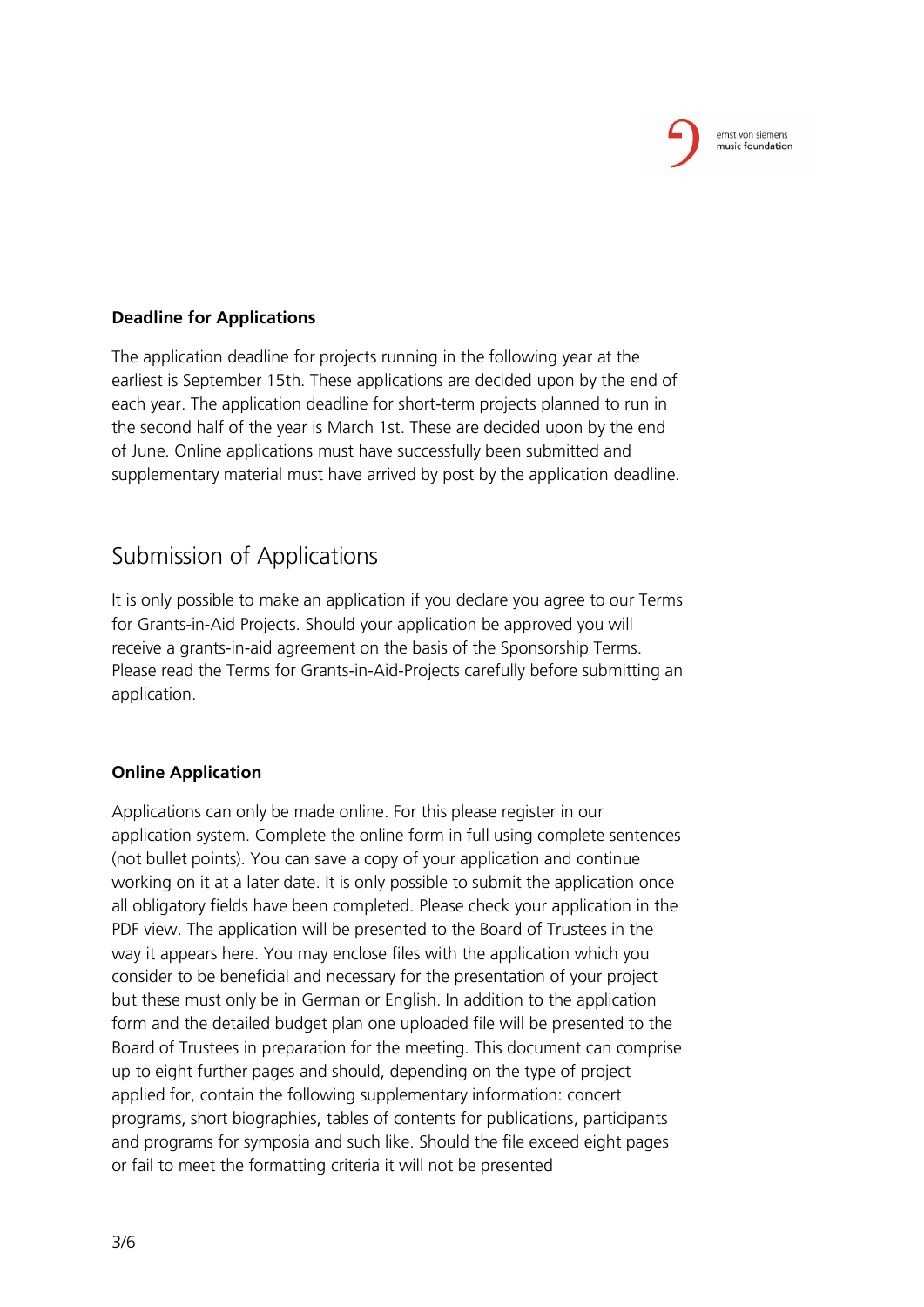to the Board of Trustees for the preparation of meeting. The application must be submitted by the relevant deadline otherwise the application deadline shall be deemed missed. Once the application has been successfully submitted you will be sent an automatically generated email confirming your application has been received in our system. Non-submitted applications will be deleted by the system once the relevant deadline has passed.

#### **Additional Material to be Submitted**

When planning events involving the performance of works by young or lesserknown composers, or when awarding commissions for compositions, exemplary scores and recordings must be submitted by the application deadline. If possible, works with larger instrumentation should be submitted and the pieces and scores recorded should duly correspond. If unsure whether you need to submit material on those composers involved in your project, you can clarify this with us in advance.

The material must be submitted online together with the application form. Material that is sent separately by e-mail will be deemed as not submitted and cannot be considered. Please use a cloud service for submitting the material where the documents are permanently available. You can include the appropriate link directly in the form. Please do not upload the material and please do not submit the material via a data transmission service where access is only valid for a few days. There may be several months between the submission deadline and the decision meeting on your application. If the material is no longer available at that time, it will be deemed as not submitted.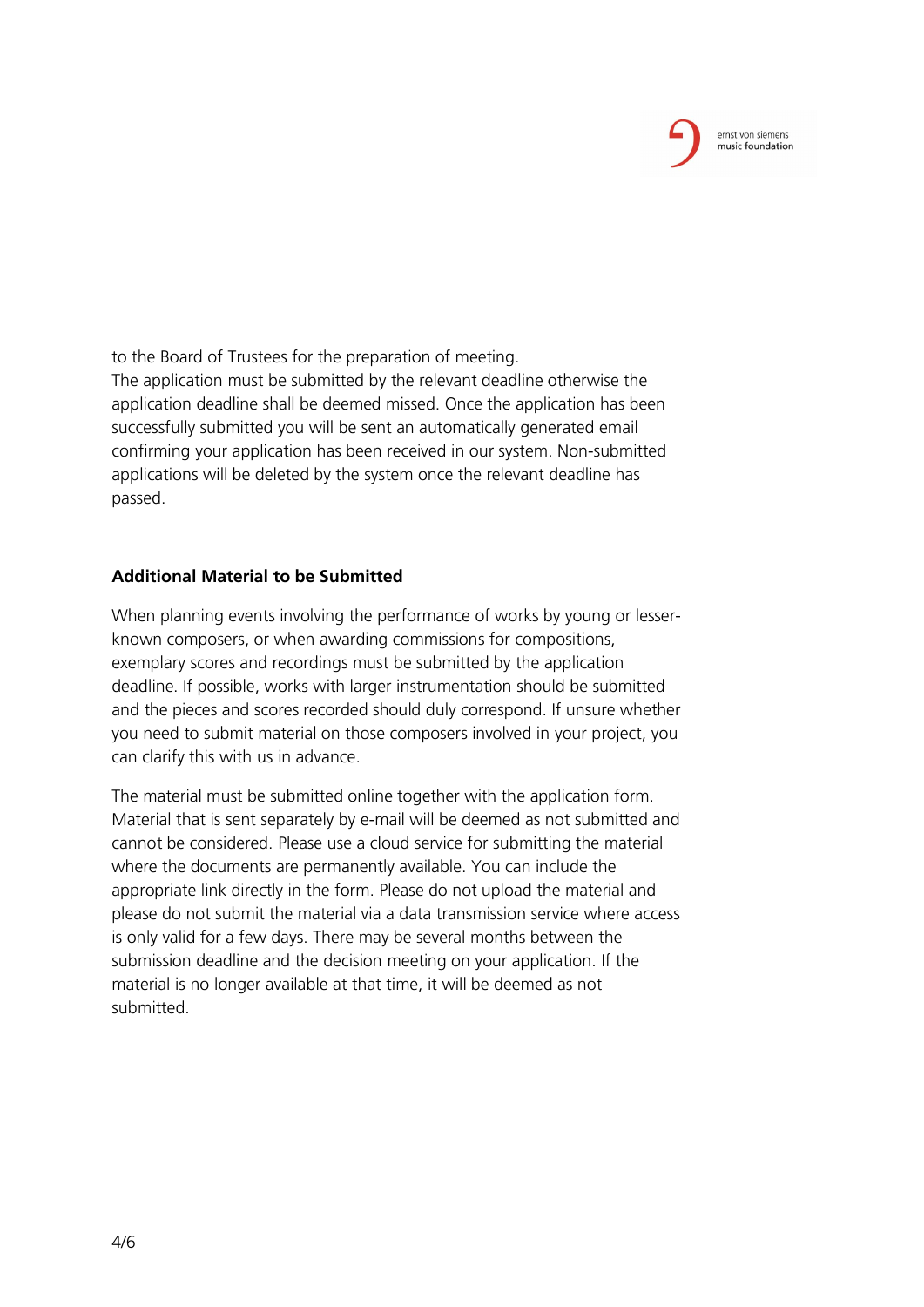

# Procedure after the Deadline

#### **Examination of Applications**

Your application will be examined by the Munich branch when the deadline passed. Applications will be rejected if

- they fail to meet the purposes of the foundation
- they fail to meet the deadline for applications
- they do not include a detailed tabulated budget plan
- they do not include material on the composer

#### **Acknowledgement of Receipt**

If your application meets the guideline criteria you will receive a written acknowledgement of receipt from us. Weeks may pass before the submitted application is examined and you receive a response. Please understand that due to the high number of applications information on your application or material cannot be given beforehand on the telephone or by email.

### **Changes to Project Planning**

Should subsequent changes to project planning, project partners or funding arise, please inform us of these as swiftly as possible stating the application number, the applying institution and the name of the applicant.

#### **Notice on the Decision of the Board of Trustees**

The award of grants-in-aid is decided upon by an international Board of Trustees. The Board can decide to support only parts of the submitted project. The meetings are held in November and in May/June. Notice of their decision will be sent to you in writing. It can also take several weeks before you are informed of their decision. Since no information is given beforehand please refrain from making inquiries by telephone or email.